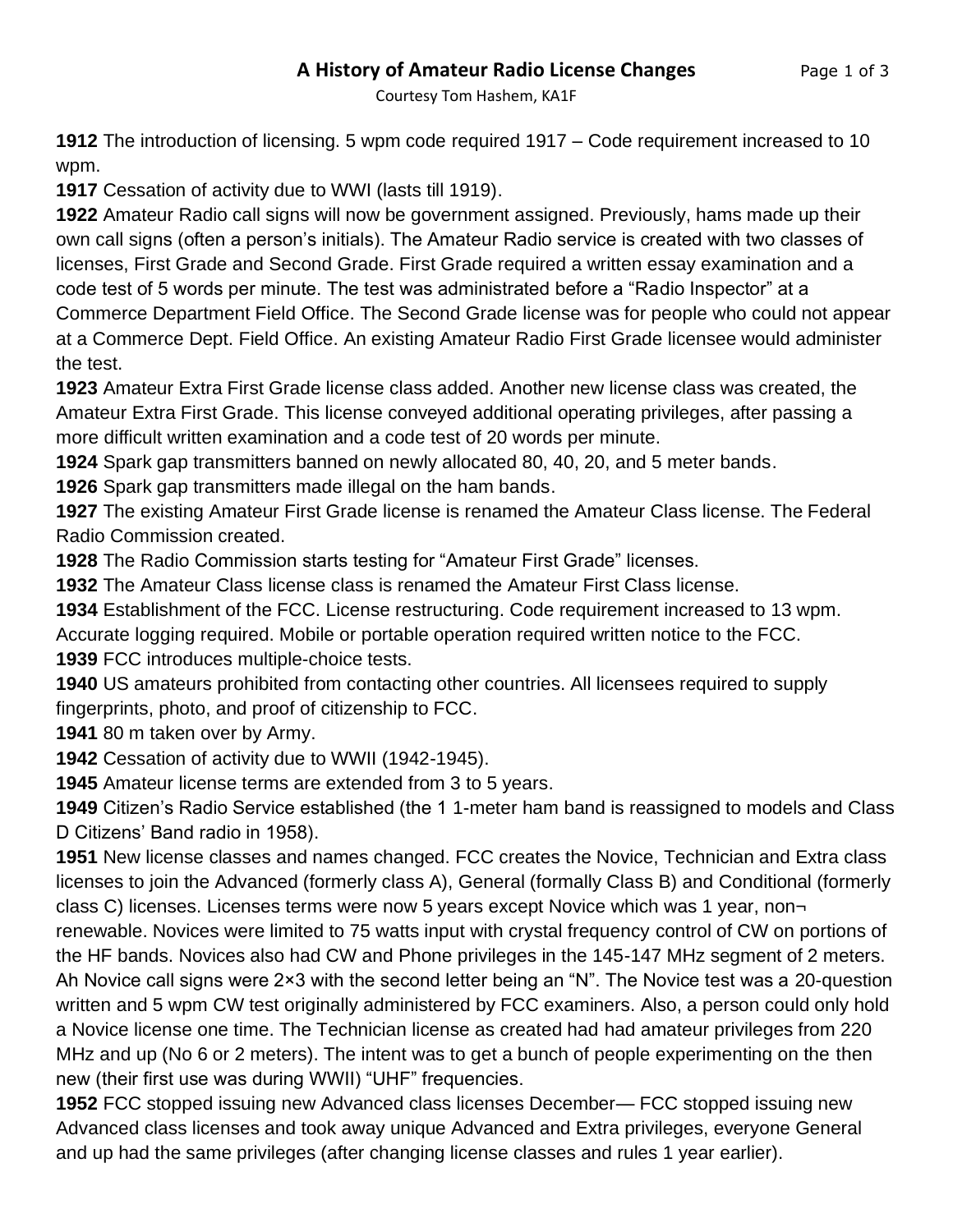## **A History of Amateur Radio License Changes** Page 2 of 3

Courtesy Tom Hashem, KA1F

**1954** Novice license testing duty turned over to hams. Novice license testing was turned over to volunteer hams who would administer the code test, send paperwork to the FCC who would then return a written test which the volunteer would administer and then send to the FCC for final grading. **1955** Technician class licensees receive 6-meter privileges.

**1959** Technician class licensees are given a portion of the 2-meter band (145-147 MHz).

**1967** Incentive Licensing takes effect "Incentive Licensing" takes effect, returning the Advanced class license and taking privileges away from Generals, effectively stopping growth of Amateur Radio and causing a lot of bad feelings among the amateur community for the ARRL who originally proposed the program.

**1972** Technician licenses are granted access to the complete 2-meter band. Novices are allowed to use radios with a VFO, and logging requirements are relaxed.

**1974** FCC begins issuing "WR" prefix callsigns as part of new repeater regulations.

**1975** The Novice and Technician licenses get major changes. Among the changes are an increase in power for Novices from 75 to 250 watts. Technicians are also given full Novice privileges on the HF bands.

**1976** "WN" prefixes for Novice licenses were eliminated Effective July 1, 1976, any Extra class licensee who had been a licensed Amateur for 25 years or more could select one specific 1×2 call sign. Effective October 1,1976, anyone who had held an Amateur Extra class license prior to November 22, 1967, could select one specific 1×2 call sign.

**1977** FCC suspends all Amateur Radio license fees. Code sending test is waived. Effective January 1, 1977, anyone who had held an Amateur Extra class license prior to July 2, 1974, could select one specific 1×2 call sign. Effective April 1, 1977, anyone who held an Amateur Extra class license prior to July 1, 1976, could select one specific 1×2 call sign. Effective July 1, 1977, any Amateur Extra class licensee could select one specific 1×2 call sign.

**1978** Call signs now assigned automatically in sequential order. As of March 24, the FCC will be assigning call signs automatically, in sequential order. This is the start of the "Group" call sign assignments. Also, the Novice license becomes a renewable license (following the example of all other license classes). The FCC stopped (February 23) the Extra-class only vanity call sign program due to internal mishandling and maybe some corruption. The ability of a person to hold multiple station licenses (having multiple callsigns), known as a secondary callsign, at different addresses is eliminated by the FCC. Instant upgrades (/AE) allowed. Moving to a new call district no longer required a change of callsign.

**1982** VEC created President Regan signs into law a bill that allows the FCC to authorize licensed hams to create and administer amateur radio license tests.

**1984** Amateur licenses go from a 5-year term to 10 years. Testing no longer required to take place at FCC field offices.

**1987** Novice enhancement. Expansion of privileges for Novices; voice privileges; a chance to sample HF without a Morse key.

**1988** Military and commercial use of Morse code ceases.

**1991** No-code Tech license class created. FCC creates a new Technician license without a Morse code requirement. This was based on a proposal by QCWA.

**1995** Vanity callsigns introduced.